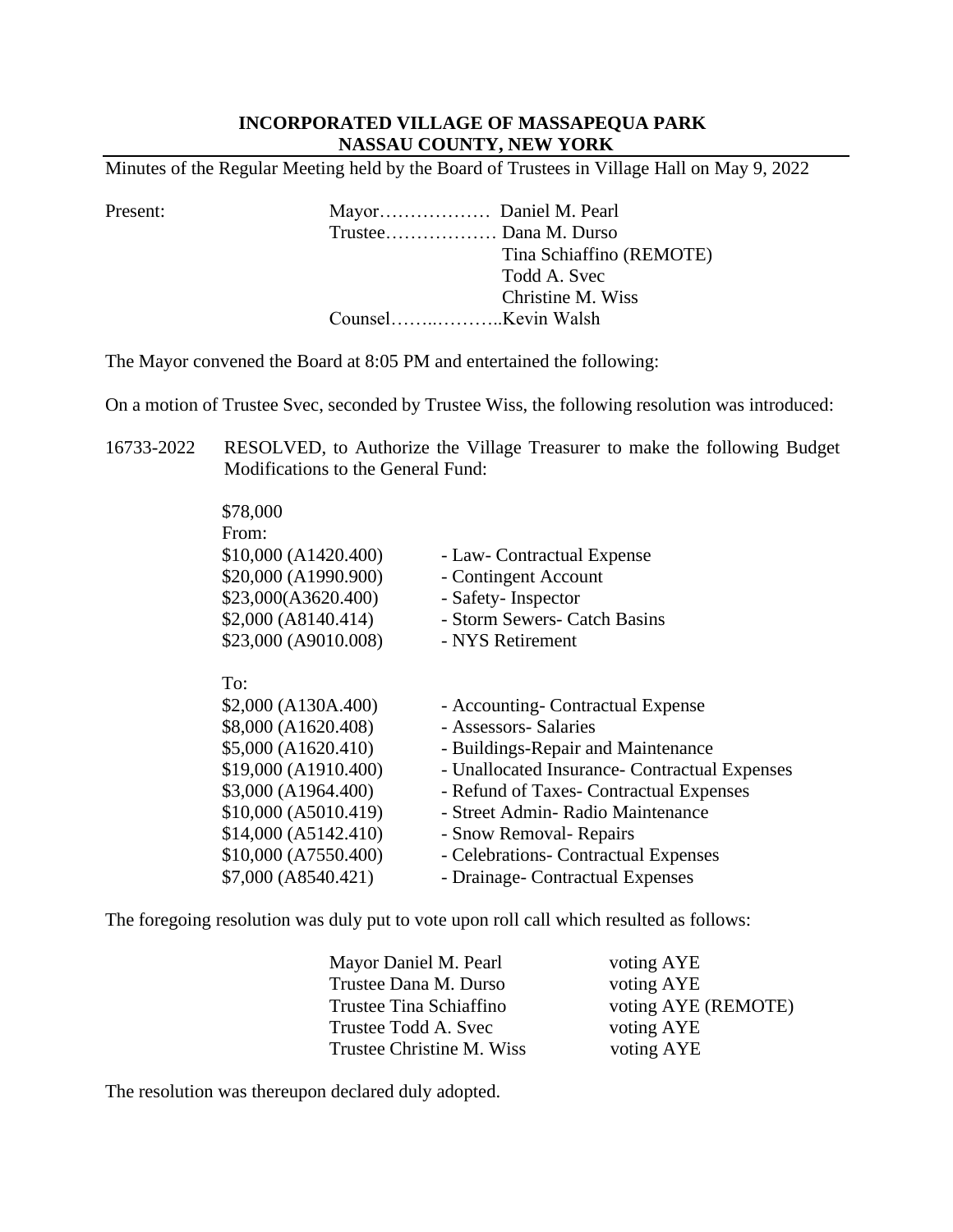On a motion of Trustee Svec, seconded by Trustee Durso, the following resolution was introduced:

16734-2022 RESOLVED, to Approve a request to extend a Storage Container Permit for Mr. Paul Fink, 273 Illinois Avenue, Massapequa Park, New York 11762 for a period of three months.

The foregoing resolution was duly put to vote upon roll call which resulted as follows:

| Mayor Daniel M. Pearl<br>voting AYE            |  |
|------------------------------------------------|--|
| voting AYE<br>Trustee Dana M. Durso            |  |
| voting AYE (REMOTE)<br>Trustee Tina Schiaffino |  |
| voting AYE<br>Trustee Todd A. Svec             |  |
| Trustee Christine M. Wiss<br>voting AYE        |  |

The resolution was thereupon declared duly adopted.

On a motion of Trustee Svec, seconded by Trustee Durso, the following resolution was introduced:

16735-2022 RESOLVED, to Approve a request for a Storage Container Permit for Ms. Josephine Musto, 300 Second Avenue, Massapequa Park, New York 11762.

The foregoing resolution was duly put to vote upon roll call which resulted as follows:

| Mayor Daniel M. Pearl     | voting AYE |
|---------------------------|------------|
| Trustee Dana M. Durso     | voting AYE |
| Trustee Tina Schiaffino   | voting AYE |
| Trustee Todd A. Svec      | voting AYE |
| Trustee Christine M. Wiss | voting AYE |

voting AYE voting AYE (REMOTE) voting AYE voting AYE

The resolution was thereupon declared duly adopted.

On a motion of Trustee Svec, seconded by Trustee Durso, the following resolution was introduced:

16736-2022 RESOLVED, to Approve a request for a Storage Container Permit for Mr. Matthew Kucklince, 97 Saint Regis Drive, Massapequa Park, New York 11762.

The foregoing resolution was duly put to vote upon roll call which resulted as follows:

| Mayor Daniel M. Pearl     | voting AYE          |
|---------------------------|---------------------|
| Trustee Dana M. Durso     | voting AYE          |
| Trustee Tina Schiaffino   | voting AYE (REMOTE) |
| Trustee Todd A. Svec      | voting AYE          |
| Trustee Christine M. Wiss | voting AYE          |

The resolution was thereupon declared duly adopted.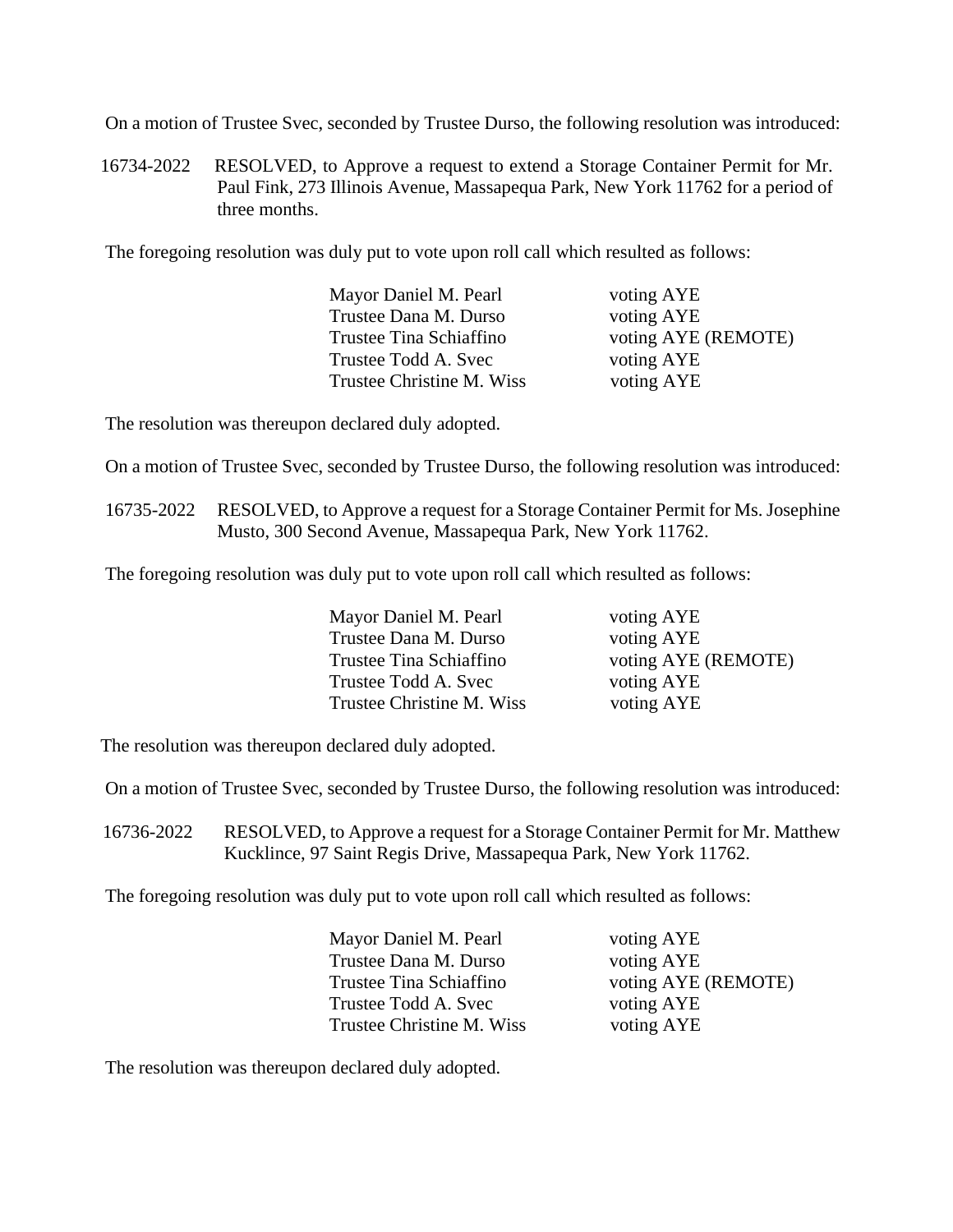On a motion of Trustee Svec, seconded by Trustee Durso, the following resolution was introduced:

16737-2022 RESOLVED, to Approve a request for a Storage Container Permit for Ms. Tara Brust, 179 May Place, Massapequa Park, New York 11762.

The foregoing resolution was duly put to vote upon roll call which resulted as follows:

| Mayor Daniel M. Pearl     | voting AYE          |
|---------------------------|---------------------|
| Trustee Dana M. Durso     | voting AYE          |
| Trustee Tina Schiaffino   | voting AYE (REMOTE) |
| Trustee Todd A. Svec      | voting AYE          |
| Trustee Christine M. Wiss | voting AYE          |

The resolution was thereupon declared duly adopted.

On a motion of Trustee Svec, seconded by Trustee Durso, the following resolution was introduced:

16738-2022 RESOLVED, to Approve a request for a Special Use Permit for Motion Craft Brewed, 1036B Park Boulevard, Massapequa Park, New York 11762 for Tables and Chairs for 2022.

The foregoing resolution was duly put to vote upon roll call which resulted as follows:

| Mayor Daniel M. Pearl     |
|---------------------------|
| Trustee Dana M. Durso     |
| Trustee Tina Schiaffino   |
| Trustee Todd A. Svec      |
| Trustee Christine M. Wiss |

voting AYE voting AYE voting AYE (REMOTE) voting AYE voting AYE

The resolution was thereupon declared duly adopted.

On a motion of Trustee Svec, seconded by Trustee Durso, the following resolution was introduced:

 16739-2022 RESOLVED, to Approve a request for a Sign Permit for Premier Signature Properties, 1000 Park Boulevard, Massapequa Park, New York 11762.

The foregoing resolution was duly put to vote upon roll call which resulted as follows:

| Mayor Daniel M. Pearl     | voting AYE          |
|---------------------------|---------------------|
| Trustee Dana M. Durso     | voting AYE          |
| Trustee Tina Schiaffino   | voting AYE (REMOTE) |
| Trustee Todd A. Svec      | voting AYE          |
| Trustee Christine M. Wiss | voting AYE          |

The resolution was thereupon declared duly adopted.